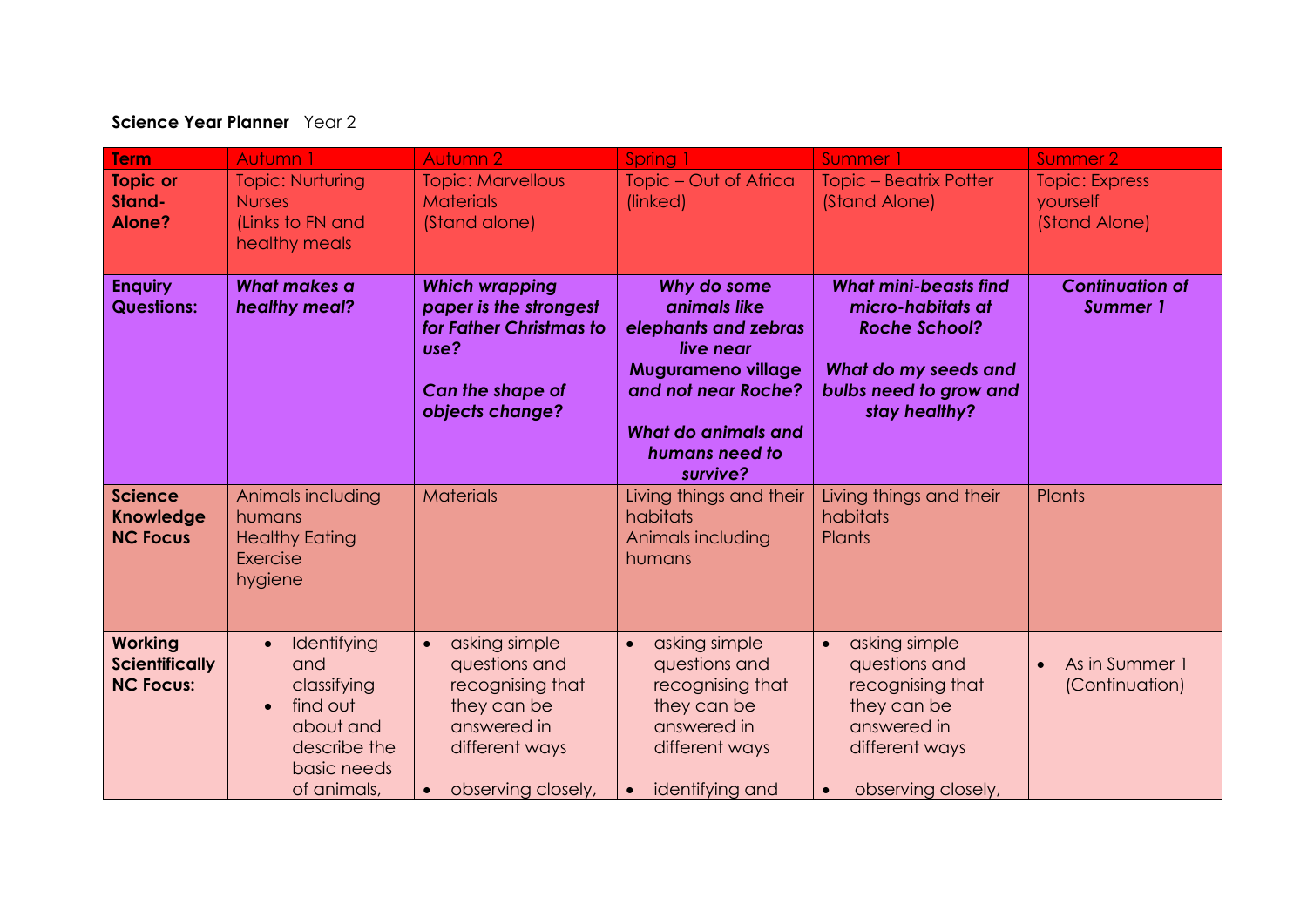| including                  | using simple                           | classifying                          |           | using simple             |  |
|----------------------------|----------------------------------------|--------------------------------------|-----------|--------------------------|--|
| humans, for                | equipment                              |                                      |           | equipment                |  |
| survival<br>(water, food   | performing simple<br>$\bullet$         | explore and<br>compare the           |           | performing simple        |  |
| and air)                   | tests                                  | differences                          |           | tests                    |  |
| describe the               |                                        | between things                       |           |                          |  |
| importance                 | using their                            | that are living,                     |           | identifying and          |  |
| for humans of<br>exercise, | observations and<br>ideas to suggest   | dead, and things<br>that have never  |           | classifying              |  |
| eating the                 | answers to                             | been alive                           |           | using their              |  |
| right amounts              | questions                              |                                      |           | observations and         |  |
| of different               |                                        | identify that most                   |           | ideas to suggest         |  |
| types of                   | gathering and<br>$\bullet$             | living things live in                |           | answers to questions     |  |
| food, and<br>hygiene       | recording data to<br>help in answering | habitats to which<br>they are suited | $\bullet$ | gathering and            |  |
|                            | questions                              | and describe how                     |           | recording data to        |  |
|                            |                                        | different habitats                   |           | help in answering        |  |
|                            |                                        | provide for the                      |           | questions.               |  |
|                            |                                        | basic needs of<br>different kinds of | $\bullet$ | observe and              |  |
|                            |                                        | animals and                          |           | describe how seeds       |  |
|                            |                                        | plants, and how                      |           | and bulbs grow into      |  |
|                            |                                        | they depend on                       |           | mature plants            |  |
|                            |                                        | each other                           |           | find out and             |  |
|                            |                                        | identify and                         |           | describe how plants      |  |
|                            |                                        | name a variety of                    |           | need water, light        |  |
|                            |                                        | plants and                           |           | and a suitable           |  |
|                            |                                        | animals in their                     |           | temperature to           |  |
|                            |                                        | habitats,<br>including               |           | grow and stay<br>healthy |  |
|                            |                                        | microhabitats                        |           |                          |  |
|                            |                                        |                                      |           | identify and name a      |  |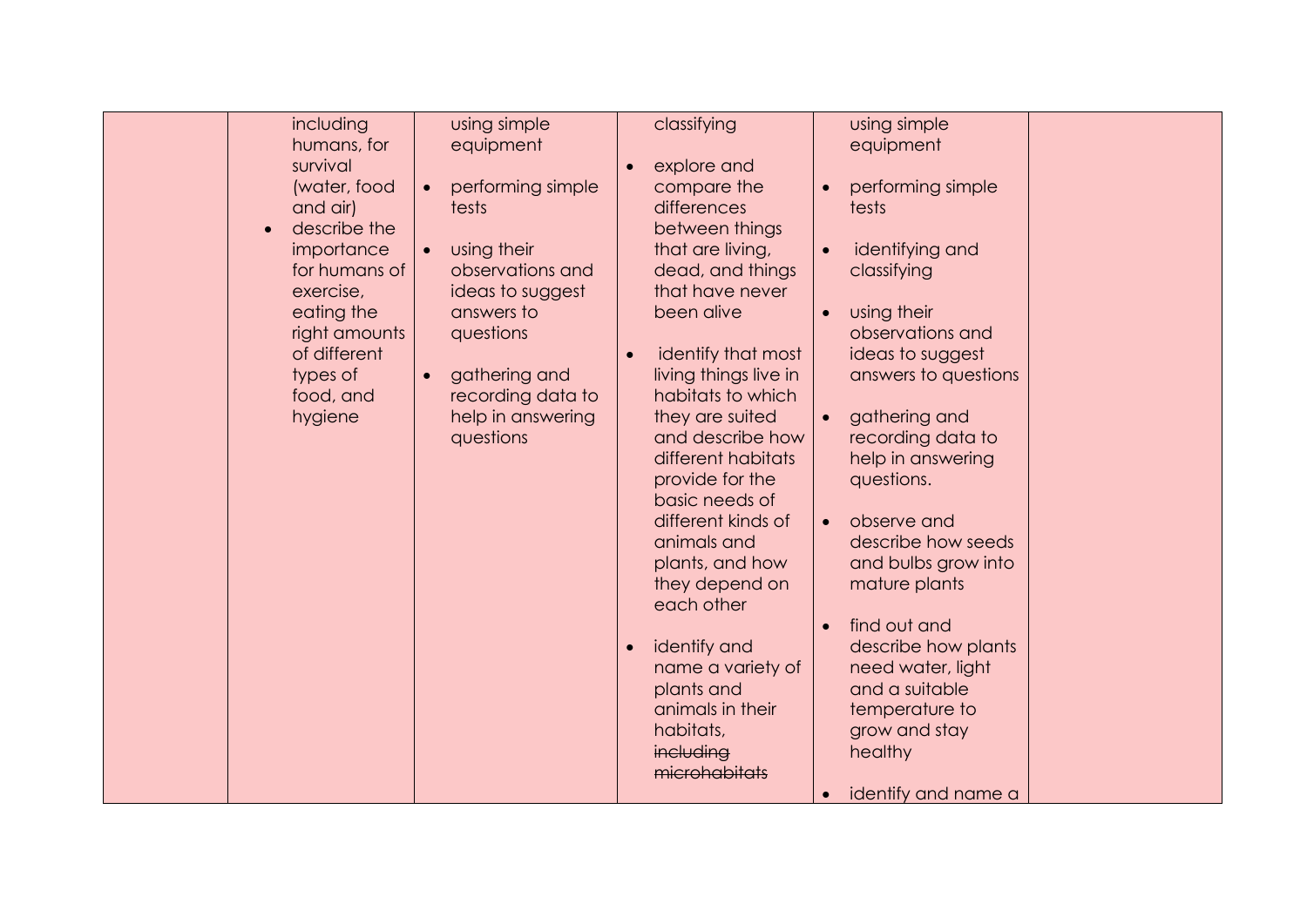|                        |                                        |                                           | describe how<br>animals obtain<br>their food from<br>plants and other<br>animals, using the<br>idea of a simple<br>food chain, and<br>identify and<br>name different<br>sources of food.<br>notice that<br>$\bullet$<br>animals, including<br>humans, have<br>offspring which<br>grow into adults | variety of plants and<br>animals in their<br>habitats, including<br>microhabitats |                                            |
|------------------------|----------------------------------------|-------------------------------------------|---------------------------------------------------------------------------------------------------------------------------------------------------------------------------------------------------------------------------------------------------------------------------------------------------|-----------------------------------------------------------------------------------|--------------------------------------------|
| Sequence of<br>lessons | Lesson $1 - Why$ do<br>we need to keep | Lesson 1 - Revisit Y1<br><b>Materials</b> | Focus on Animals Spr                                                                                                                                                                                                                                                                              | Focus on plants - Spr 2                                                           | Lesson 7 - Gardening<br>- moving seedlings |
|                        | our bodies clean?                      |                                           |                                                                                                                                                                                                                                                                                                   | Lesson 1 - Enquiry                                                                | into garden-                               |
|                        | How do we keep                         | Lesson 2 - Identifying                    | Lesson 1 - Dead,                                                                                                                                                                                                                                                                                  | questions - how do                                                                | continue with                              |
|                        | our bodies clean                       | and naming materials                      | alive or never been                                                                                                                                                                                                                                                                               | seeds and plants grow?                                                            | ensuring plants have                       |
|                        |                                        | in everyday objects                       | alive                                                                                                                                                                                                                                                                                             | Formulating experiment                                                            | right conditions for                       |
|                        | Lesson 2 - Why do                      |                                           |                                                                                                                                                                                                                                                                                                   |                                                                                   | survival                                   |
|                        | we need a healthy                      | Lesson 3 - Properties                     | Lesson 2 - Living                                                                                                                                                                                                                                                                                 | Lesson $2$ – planting                                                             |                                            |
|                        | diet?                                  | of materials - why is it                  | things and habitats                                                                                                                                                                                                                                                                               | seeds and bulbs (soil,                                                            | $L8 - As above$                            |
|                        | What makes a<br>healthy meal/diet?     | suitable?                                 | (review previous<br>learning in Geog re                                                                                                                                                                                                                                                           | water, light)                                                                     | $L9 - As above$                            |
|                        |                                        | Lesson 4 – Materials                      | hot and cold places                                                                                                                                                                                                                                                                               | Lesson 3 - observe and                                                            |                                            |
|                        | Lesson 3 - Why do                      | workshop Wheal                            | and how animals /                                                                                                                                                                                                                                                                                 | record finding                                                                    |                                            |
|                        | we need to keep fit                    | Martyn                                    | plants have adapted                                                                                                                                                                                                                                                                               |                                                                                   |                                            |
|                        | and active?                            |                                           | to those condition                                                                                                                                                                                                                                                                                | Lesson 4 observe and                                                              |                                            |
|                        | What can we do to                      | Lesson $5$ – Enquiry                      |                                                                                                                                                                                                                                                                                                   | record findings                                                                   |                                            |
|                        | keep fit and active?                   | questions for SLD                         | Lesson $3$ – identify                                                                                                                                                                                                                                                                             |                                                                                   |                                            |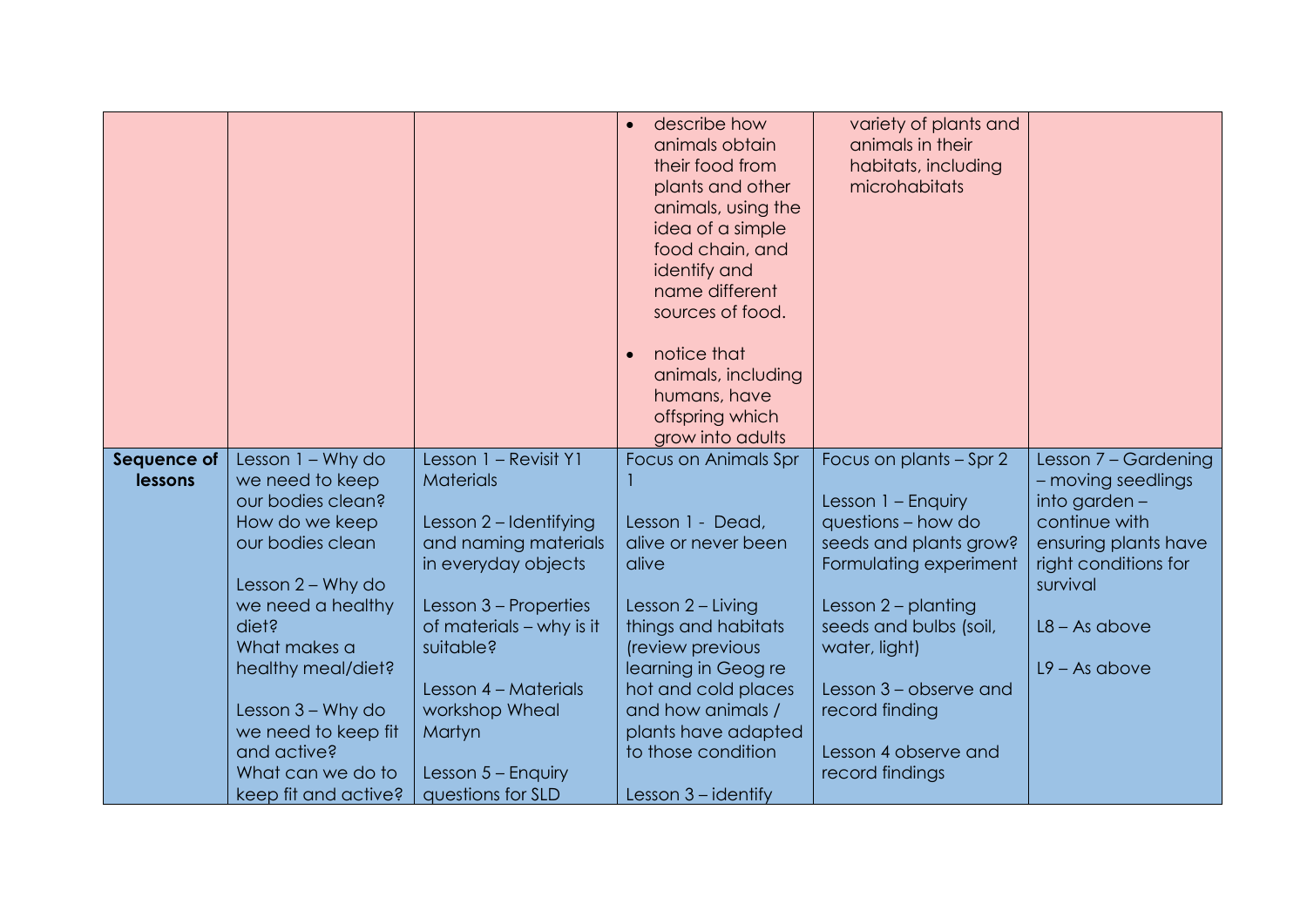|                    |                                                                                                      | Lesson 6 – Super<br>Learning day -<br>Investigating<br>properties of object<br>Investigating x2<br>Which is the strongest<br>wrapping paper? | and name a variety<br>of animals in their<br>habitats (Sort/classify<br>activity)<br>Lesson 4 - What<br>makes a good<br>habitat (food, water,<br>shelter) basic needs<br>for survival<br>Lesson 5 – animals<br>get food from other<br>plants and animals<br>(simple food chains)<br>Lesson 6 – Notice<br>that animals &<br>humans have<br>offspring that grow<br>into adults<br>Lesson 7 – Recap on<br>Exercise diet and<br>hygiene from Aut 1 | Lesson 5 – Observe and<br>record finding - answer<br>enquiry questions<br>Lesson 6 – Identify and<br>name a variety of<br>plants in their habitat<br>and why it is suitable<br>inc Micro-habitats<br>(Wheal Martyn)<br>Lesson 7 – identify and<br>name a variety of<br>plants and animals in<br>their habitat (micro-<br>habitat (Roche School) |  |
|--------------------|------------------------------------------------------------------------------------------------------|----------------------------------------------------------------------------------------------------------------------------------------------|------------------------------------------------------------------------------------------------------------------------------------------------------------------------------------------------------------------------------------------------------------------------------------------------------------------------------------------------------------------------------------------------------------------------------------------------|-------------------------------------------------------------------------------------------------------------------------------------------------------------------------------------------------------------------------------------------------------------------------------------------------------------------------------------------------|--|
| <b>Vocabulary:</b> | <b>Diet</b><br><b>Balanced</b><br>Food<br><b>Nutritious</b><br>Nutrition<br>Protein<br>Carbohydrates | Wood<br>Metal<br>Plastic<br><b>Glass</b><br><b>Brick</b><br>Rock<br>Paper                                                                    | Habitat<br>Suitable<br>Home<br><b>Basic needs</b><br><b>Shelter</b><br>Food<br>Living                                                                                                                                                                                                                                                                                                                                                          | See Spring 2<br>And<br>Seeds<br><b>Bulbs</b><br>Soil                                                                                                                                                                                                                                                                                            |  |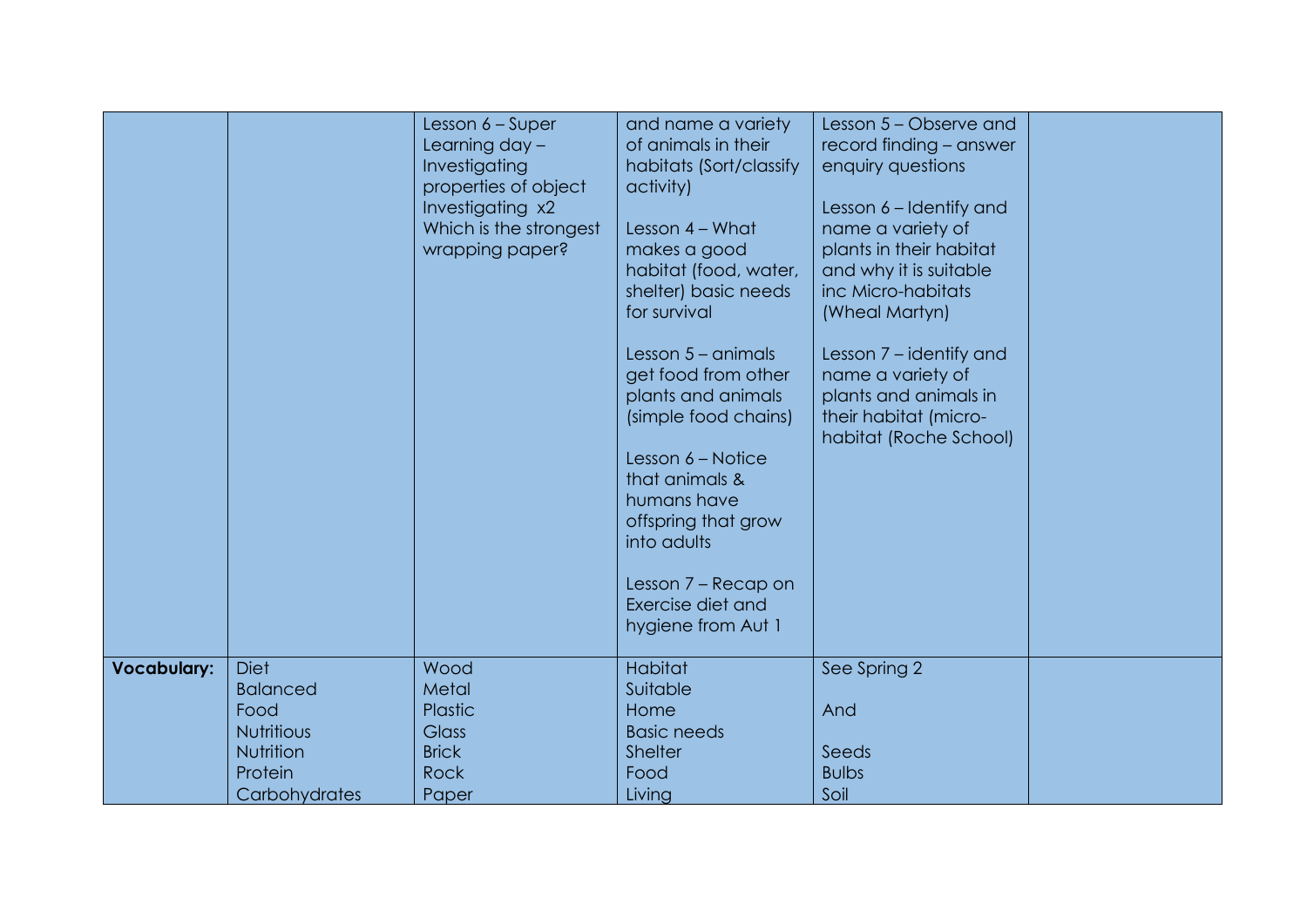| <b>Fats</b>     | cardboard         | Dead                 | <b>Nutrients</b>  |  |
|-----------------|-------------------|----------------------|-------------------|--|
| <b>Oils</b>     | purpose           | Never been alive     | Water             |  |
| Vegetables      | suitability       | Depend               | Sunlight          |  |
| Fruit           | float             | Identify             | Growth            |  |
| Dairy           | sink              | Group                | Roots             |  |
| $5 - a - day$   | smooth            | Categorise           | <b>Stem</b>       |  |
| Water           | soft              | Food chains          | Leaves            |  |
| <b>Fluids</b>   | stiff             | Different sources of | fruit             |  |
| Amount          | bendy             | food                 | <b>Flowers</b>    |  |
| Choices         | flexible          | Predator             | petals            |  |
| <b>Vitamins</b> | rough             | Consumer             | <b>Trunk</b>      |  |
| <b>Minerals</b> | shiny             | Energy               | <b>Branch</b>     |  |
| Calcium         | dull              | <b>Transferred</b>   | bark              |  |
| Energy          | opaque            | Producer             | Sow               |  |
| <b>Muscles</b>  | translucent       | Consumer             | <b>Healthy</b>    |  |
| Fuel            | transparent       | Decomposer           | Germinate         |  |
| Group           | properties        | Ecosystem            | <b>Disperse</b>   |  |
| Sort            | solid             |                      | Mature            |  |
| Category        | liquid            |                      | <b>Plants</b>     |  |
|                 | squashing         |                      | Light             |  |
|                 | bending           |                      | Temperature       |  |
|                 | twisting          |                      | Reproduction      |  |
|                 | stretching        |                      | Compare           |  |
|                 | fair test         |                      | fair test         |  |
|                 | investigate       |                      | investigate       |  |
|                 | share information |                      | share information |  |
|                 | classify          |                      | classify          |  |
|                 | group             |                      | group             |  |
|                 | order             |                      | order             |  |
|                 | predict           |                      | predict           |  |
|                 | conclusion        |                      | conclusion        |  |
|                 | question          |                      | question          |  |
|                 | discuss           |                      | discuss           |  |